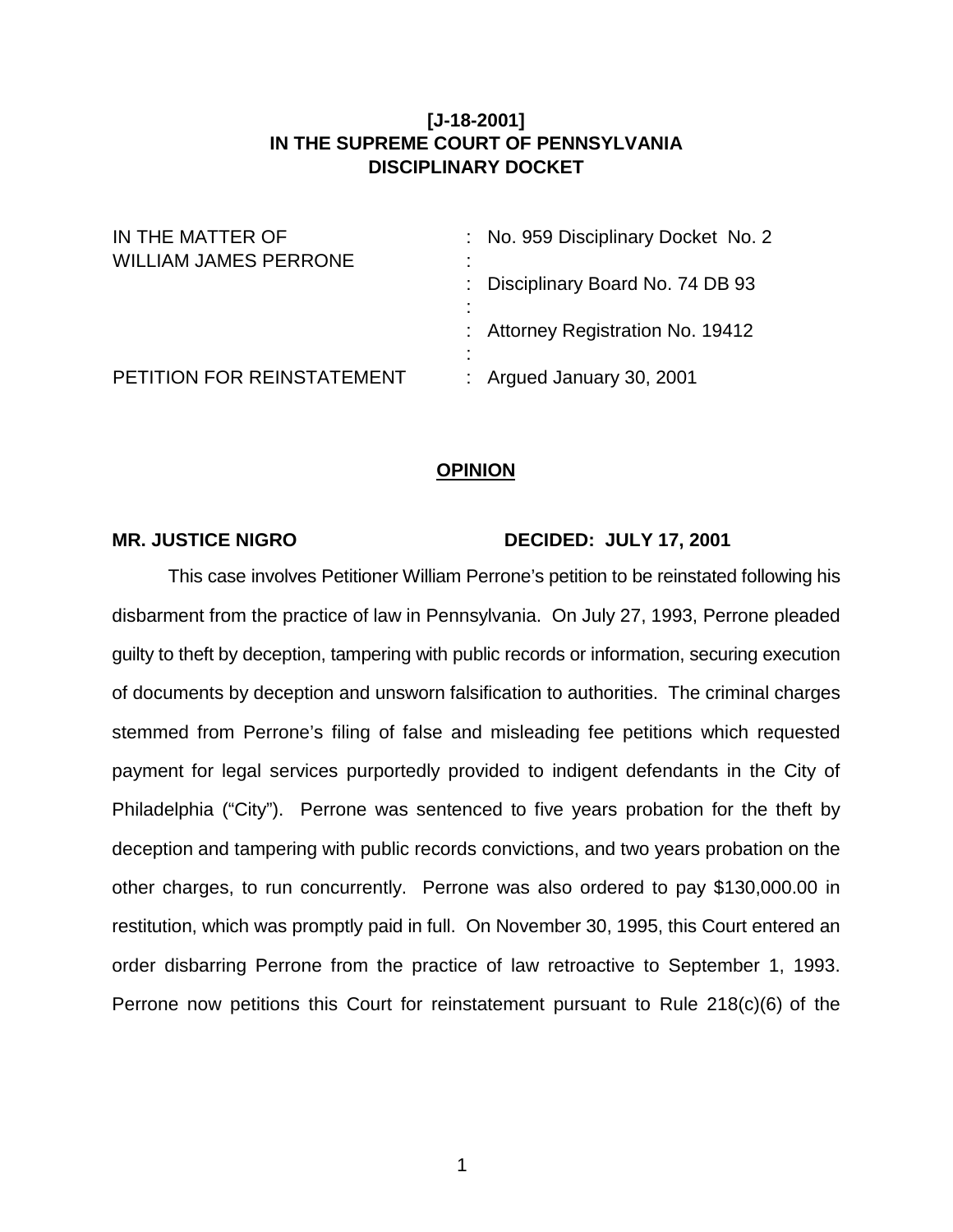Pennsylvania Rules of Disciplinary Enforcement ("Pa.R.D.E."). <sup>1</sup> For the reasons that follow, we deny the petition for reinstatement.

Perrone filed the instant petition for reinstatement on December 9, 1997. A hearing on the petition was held before a hearing committee on October 15, 1998. Following the hearing, the committee filed a report recommending that the petition for reinstatement be granted. The Office of Disciplinary Counsel filed a brief on exceptions to the recommendation, and the matter was adjudicated by the Disciplinary Board at a meeting on August 18, 1999. In a subsequent report, the Disciplinary Board recommended that Perrone's petition for reinstatement be granted.<sup>2</sup>

On April 18, 2000, this Court issued a rule to show cause why an order denying Perrone's petition for reinstatement should not be entered based on his failure to meet the threshold standard articulated in Office of Disciplinary Counsel v. Keller, 506 A.2d 872 (Pa. 1986), as well as his failure to demonstrate by clear and convincing evidence that his present resumption of the practice of law would not have a detrimental effect upon either the integrity and standing of the bar, the administration of justice, or the public interest, and that he has the moral qualifications, competency and learning in the law required for admission to practice law in the Commonwealth, as is required by Pa.R.D.E. 218(c)(3)(i). Following our receipt of Perrone's response to the rule to show cause, this Court issued an order granting oral argument in this matter, which was heard on January 30, 2001.

 $\overline{a}$ 

<sup>&</sup>lt;sup>1</sup> 1. Pa.R.D.E. 218(c)(6) provides:

In the event the Board recommends reinstatement and the Supreme Court, after consideration of that recommendation, is of the view that a rule to show cause should be served upon the respondent-attorney why an order denying reinstatement should not be entered, the same shall be issued setting forth the areas of the Court's concern.

 $2$  Board Member, now Chair, Angelo Scaricamazza filed a dissenting opinion in which then-Board Chair William Caroselli joined.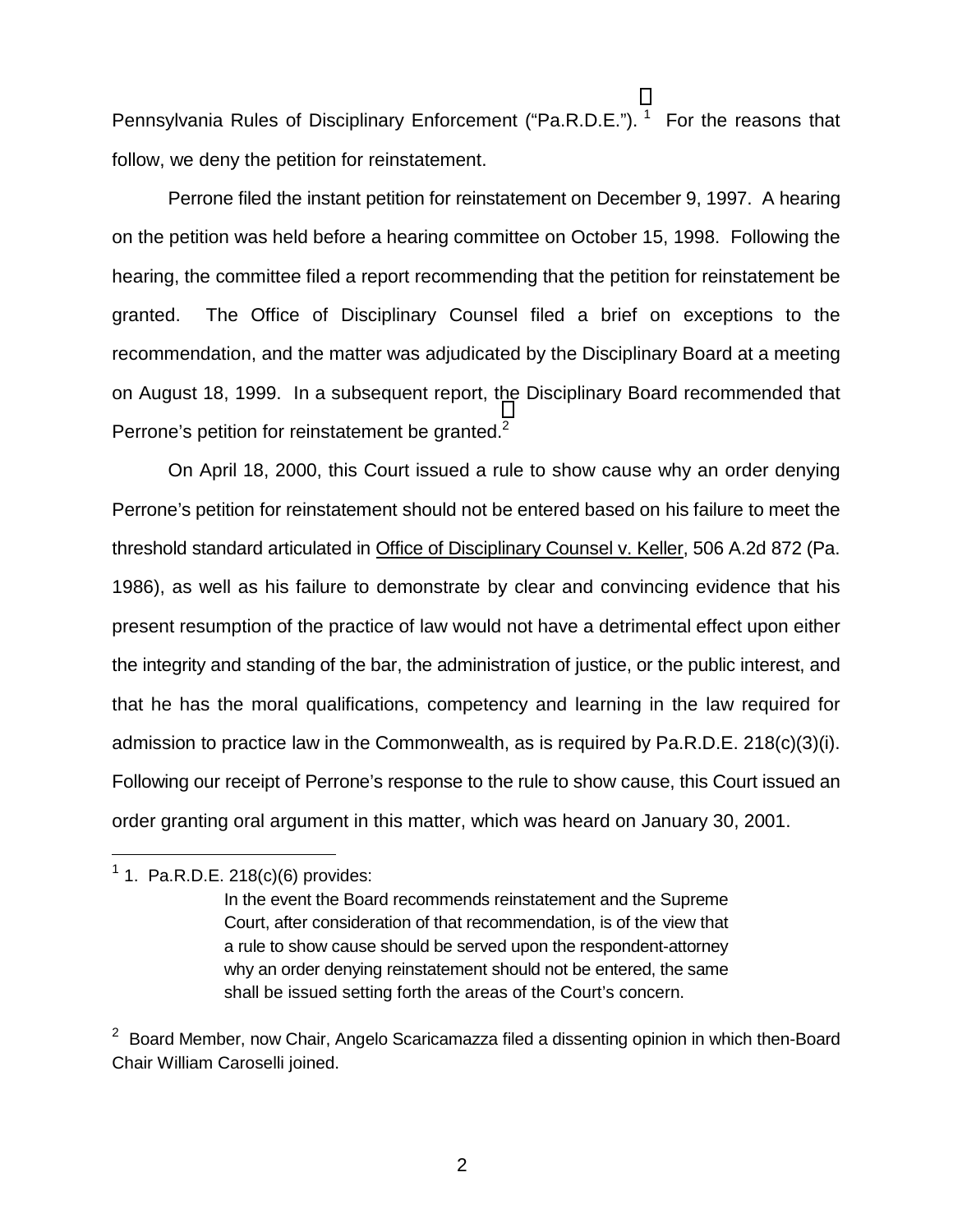The primary purpose of our lawyer disciplinary system is to protect the public from unfit attorneys and to maintain the integrity of the legal system. See Keller, 506 A.2d at 875. Although a disbarred attorney may petition for reinstatement five years after disbarment, reinstatement is not automatic or guaranteed. See id. When a disbarred attorney seeks reinstatement, the threshhold question must be whether the petitioner has shown that his breach of trust was not so egregious as to preclude this Court from even considering his petition for reinstatement.<sup>3</sup> See In the Matter of Greenburg, 749 A.2d 434, 435 (Pa. 2000); In the Matter of Costigan, 664 A.2d 518, 520 (Pa. 1995); Keller, 506 A.2d at 875.

The misconduct in this matter arose from Perrone's filing of false and misleading fee petitions with the City. From 1990 to 1992, Perrone submitted 254 fee petitions requesting payment for legal services provided to indigent defendants in Philadelphia. The fee petitions contained itemized statements of time expended, services rendered and expenses allegedly incurred by Perrone in performing legal services. Each fee petition also contained Perrone's notarized affidavit that the facts averred in the petition were true. After the Deputy Court Administrator and trial court judge reviewed each fee petition, Perrone was issued checks by the City. From 1990 to 1992, Perrone received checks totaling \$345,755.12 from the City.

Perrone's misconduct continued for three years until it was discovered as a result of an investigation conducted by a reporter for the Philadelphia Inquirer. A review of

 $\overline{a}$ 

 $3$  This threshold inquiry is somewhat coextensive with this Court's duty to determine whether Perrone has met his burden under Pa.R.D.E.  $218(c)(3)(i)$  of proving by clear and convincing evidence that his current resumption of the practice of law would not have a detrimental impact on the integrity and standing of the bar, the administration of justice, or the public interest. The threshold inquiry articulated in Keller and later clarified in In the Matter of Costigan, 664 A.2d 518, 520 (Pa. 1995), merely recognizes the fact that some forms of misconduct are so egregious that they will forever bar the disbarred attorney from successfully seeking reinstatement.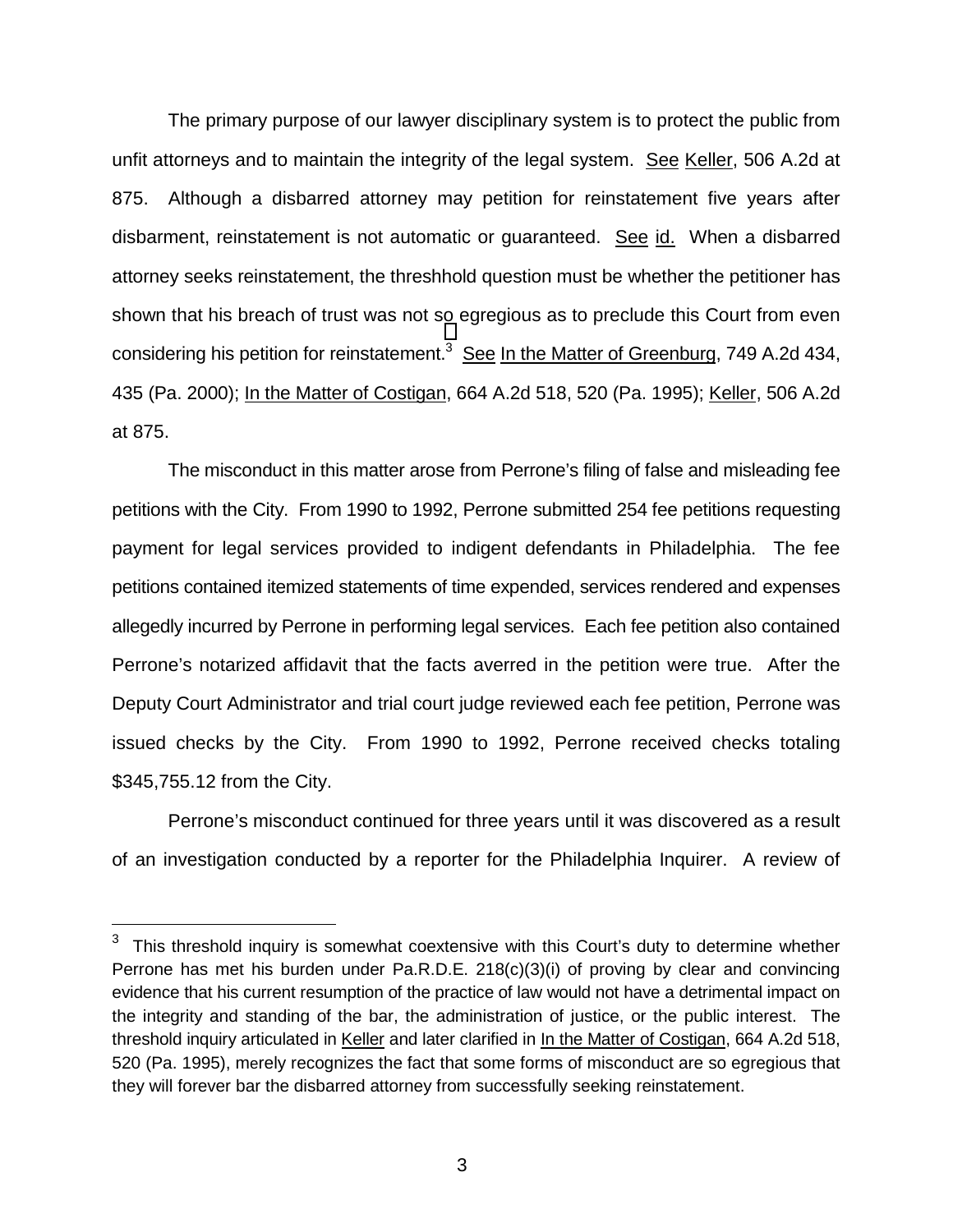Perrone's fee petitions, as a whole, revealed that he actually billed for more than 40 hours a day for three separate days, 24 hours per day on 85 separate days, and more than 18 hours per day on 140 days. This billing meant that Perrone would had to have worked 11.5 hours per day, seven days a week, 365 days a year from 1990 through 1992. Perrone's methods of defrauding the City included filing fee petitions and receiving compensation for representing defendants in non-existent cases, representing defendants when official court records showed that he was not present in court on the dates and times listed in the fee petition, researching and writing petitions for allowance of appeal to the Supreme Court when he submitted the identical brief submitted to the Superior Court, and drafting petitions in such a way that it appeared that he represented a defendant on more than one matter when, in fact, he provided legal representation for handling a single matter.

Viewing Perrone's misconduct in light of this Court's previous holdings concerning reinstatement petitions, we cannot say that Perrone's misconduct was so deplorable that he can never be reinstated to the bar. See In the Matter of Verlin, 731 A.2d 600 (Pa. 1999) (attorney's misconduct in assisting personal injury client in impersonating dead man at deposition was not so egregious that it precluded consideration of petition for reinstatement); Costigan, 664 A.2d at 518 (attorney's participation in an unorthodox distribution of estate assets involving concealment of assets from the rightful heir was not so egregious that it precluded consideration of petition for reinstatement). Having come to this conclusion, we must now determine whether Perrone has met his burden of proving by clear and convincing evidence that his current resumption of the practice of law would not have a detrimental impact on the integrity and standing of the bar, the administration of justice, or the public interest, and that he has the moral qualifications, competency and learning in the law required for admission to practice law in this Commonwealth. See Pa.R.D.E. 218(c)(3)(i). In order to make this determination, we must consider the amount

4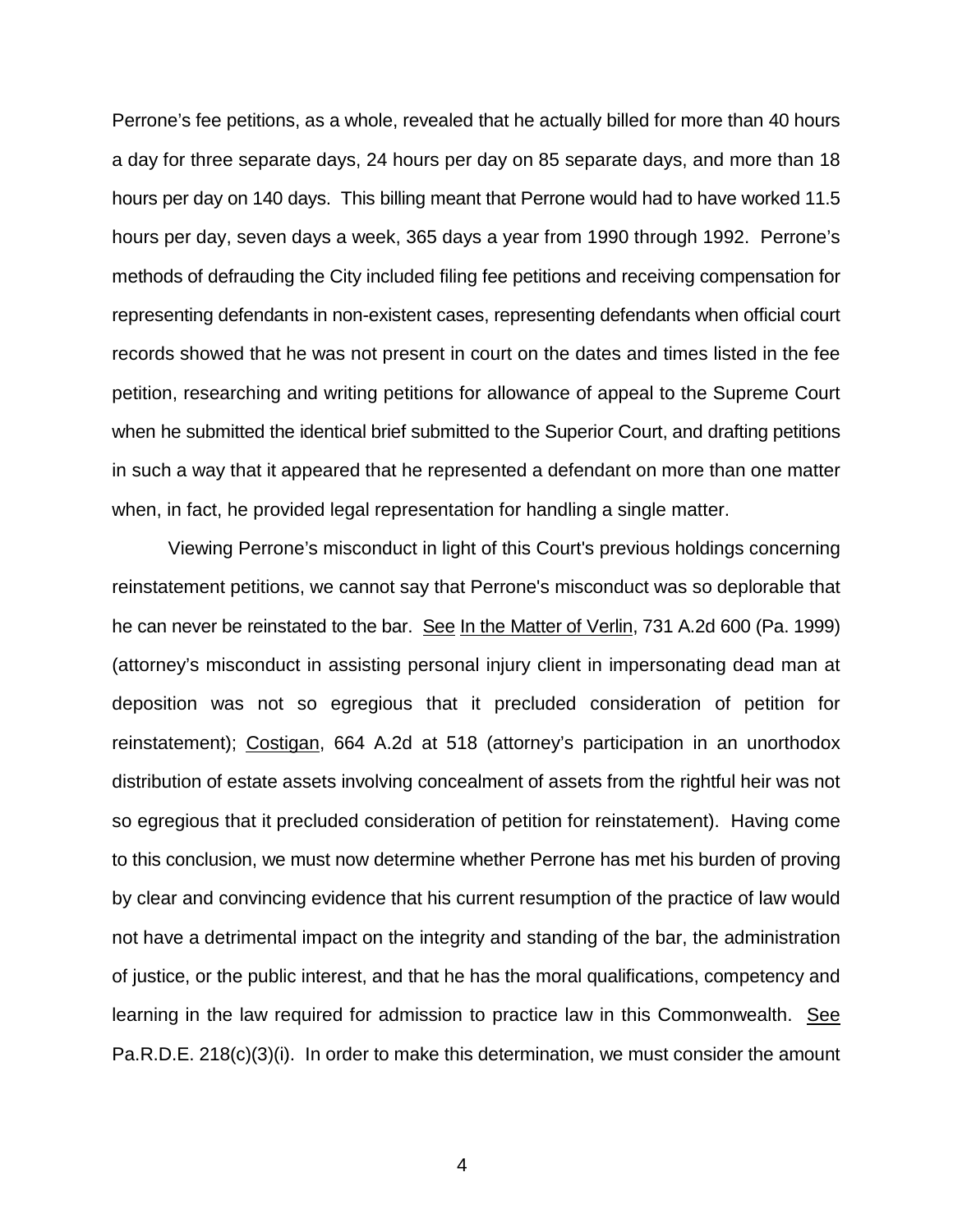of time that has passed since Perrone was disbarred, as well as his efforts at rehabilitation. See Verlin, 731 A.2d at 602.

In the instant case, Perrone has been removed from the practice of law since September 1, 1993. Since his disbarment, Perrone has completed his probationary period, paid his court ordered restitution, volunteered for charitable organizations and spent time with his family. Perrone also worked as a record keeper for a restaurant supply company and as a paralegal, where he had the opportunity to review advance sheets and other legal publications. In addition, Perrone kept up with his legal education by attending CLE courses, completing 42 hours of course work in the year preceding his filing for reinstatement. At his reinstatement hearing, eight character witnesses, including Perrone's employers, community members and attorneys, testified in support of Perrone's reinstatement. Perrone also submitted twenty-four "character reference" letters supporting his petition for reinstatement. In addition, Perrone testified that he recognized his wrongdoing and admitted that he is solely to blame for his misconduct. Although this evidence suggests that Perrone is working towards rehabilitation, we do not believe that a sufficient amount of time has passed to dissipate the detrimental impact of his misconduct on the public trust. Nor do we believe that he has performed an acceptable amount of community service given the type of misconduct involved here, i.e., the misappropriation of public funds earmarked for indigent representation.

Perrone's misconduct was both deliberate and committed solely for his own personal profit. Not only did Perrone knowingly and intentionally engineer a systematic scheme to defraud the City, he did so in his capacity as a court-appointed public defender. As noted by the dissent to the Disciplinary Board's recommendation, Perrone misappropriated public funds that were specifically intended to be used to provide representation for indigent individuals. The dissent explained that:

5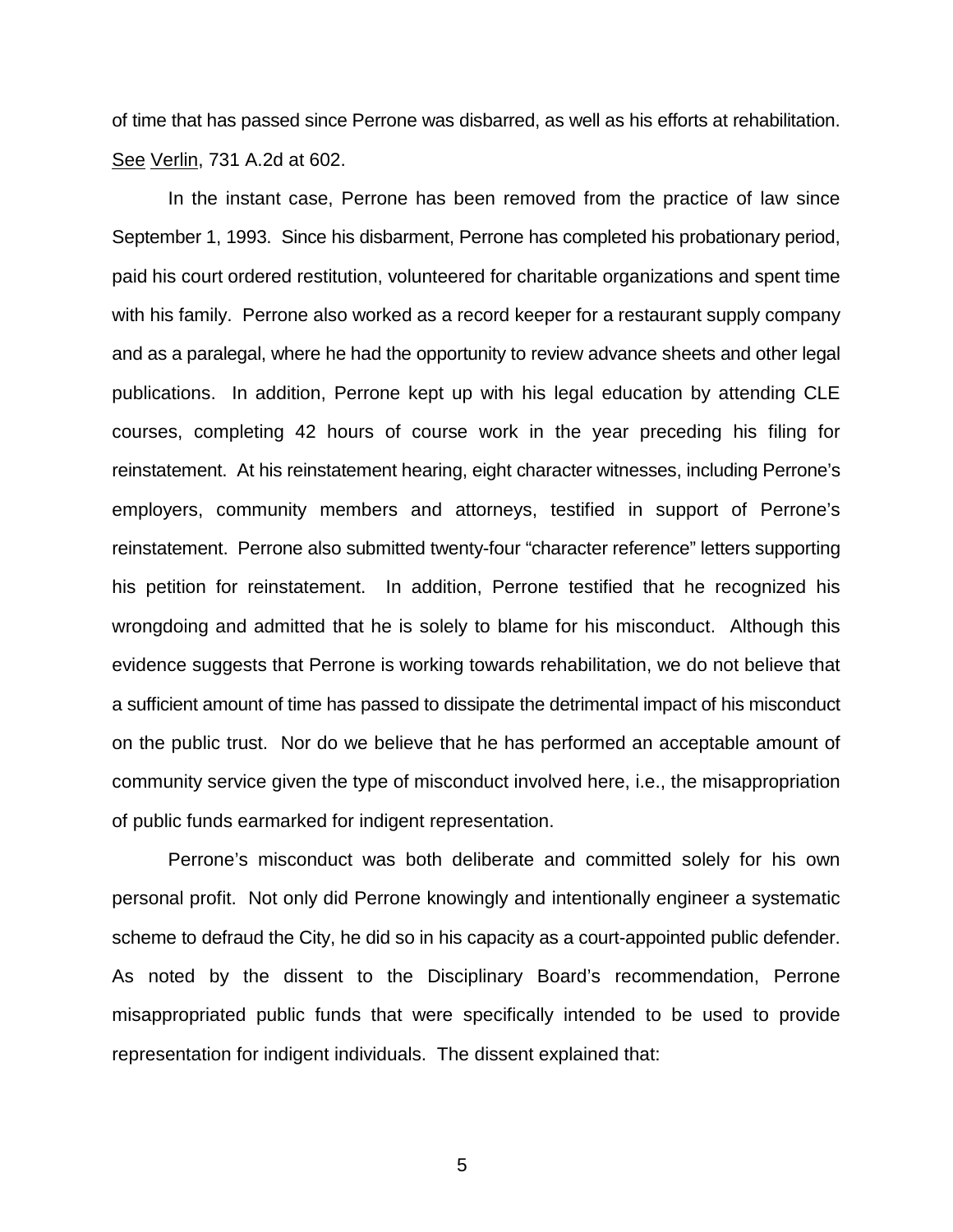The major portion of the budget of the Court of Common Pleas of Philadelphia County is allocated to provide for legal services to those that are unable to afford services of a private attorney. [Perrone], by filing these fraudulent fee petitions, in essence, was taking funds from those individuals that our system has a duty to protect. The individuals are those that could least afford the services of a private attorney and must turn to the Courts to appoint representation for them. The misappropriation and theft was incurred by the fee petitions submitted by [Perrone] that potentially deprived an indigent person from representation.

Dissent, 959 D.D. 2 at 1-2, filed February 24, 2000.

Moreover, Perrone's misconduct continued for three years until it was discovered by the Philadelphia Inquirer reporter. In Perrone's initial disciplinary proceeding, the Disciplinary Board found that Perrone "has not shown appreciable contrition or sorrow for his conduct, and it is the opinion of this Board that [Perrone] would not have come forward on his own to report his conduct had he not been directly and indisputably confronted with it." 74 D.B. 93, at 13-14, filed October 18, 1995.

Our decision to deny the petition for reinstatement also rests on the fact that Perrone's misconduct involved false swearing. When Perrone submitted the false fee petitions, he did so with notarized affidavits stating that the facts averred in the petitions were true. This Court has consistently held that this type of misconduct is a particularly egregious species of dishonesty that goes to the heart of the legal profession. See Office of Disciplinary Counsel v. Grigsby, 425 A.2d 730, 733 (Pa. 1981). In Greenburg, we recently reiterated how deplorable such conduct is when we stated:

Deliberate misrepresentations in court filings by an attorney are a greivously serious matter. Attorneys, as officers of the court, who intentionally file false statements in court proceedings implicate the very core of the legal system. Ours is a profession that can only function effectively as long as attorneys abide by their ethical requirements. By repeatedly filing false information to a court of law, petitioner has seriously damaged both the legal profession and the public trust. It is difficult to imagine a circumstance that more closely implicates one's fitness to practice law.